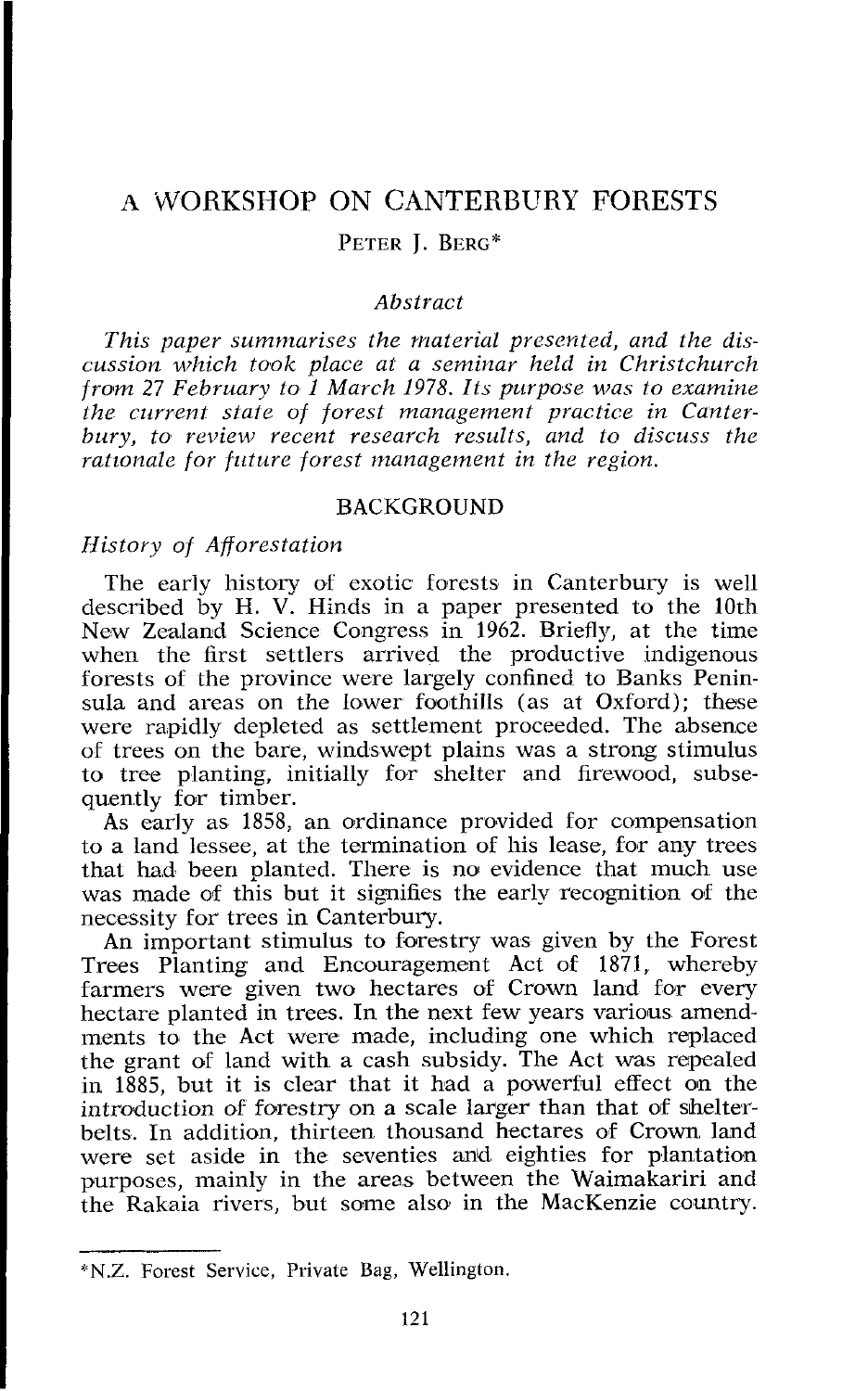The earliest plantings used the Europcan species with which the settlers were familiar, and also eucalypts and wattles from Australia, both quick growers and of good fuel value.

Conifers appear to have bcen introduced in the late 18SOs, including radiata pine and Douglas fir. The former was very quickly found to be successful under a variety of conditions. The tree planting in the first 20 years of settlement cannot be said to represent forestry in its wider sense, but did represent an essential pioneering in species selection and establishment techniques.

While steady progress was made in small-scale tree planting, the first major development did not take place until the turn of the century, when the newly created Forestry Branch of the Lands and Survey Department established a nursery at Hanmer. This was primarily for the planting of Hanmer State Forest by prison labour, but also supplied other South Island forests as they were established.

The Selwyn Plantation Board was set up in 1910 to control some 6400 ha of local body plantation reserves between the Waimakariri and Rakaia rivers, of which 2 600 ha had already been planted. Utilising revenues derived by leasing grazing on areas not scheduled for immediate afforestation, the Board was able to maintain a modest planting programme. From about 1919 on, revenue from sales of produce enabled steady progress to be made in creation of additional plantations.

Ashburton County was active in making plantations, but did not join the Selwyn Plantation Board amalgamation. The Christchurch City Corporation carried out some effective reclamation of sand dunes at Bottle Lake, and the plantations so formed have become a valuable asset owing to their accessibility to markets.

The State established a plantation at Balmoral in 1917. It was a poor site on the plains, and droughts and infestation by rabbits made establishment a difficult task. A Forest Service plantation on a similar site was started at Eyrewell in the late 1920s, partly as a relief measure. Seventy percent of the planted area of 14 000 ha was in radata pine, with Corsican pine  $(10\%)$  and ponderosa pine  $(9\%)$  being the other main species.

The 1930s saw the formation of another State forest, this time on the low foothills south of Mt Grey. It is interesting that the impetus to create it was due to the enthusiasm of some of the local inhabitants, who formed an Afforestation Committee from representative local authorities. The hills were of low fertility and gorse was encroaching with some rapidity; it was considered that forestry would be the best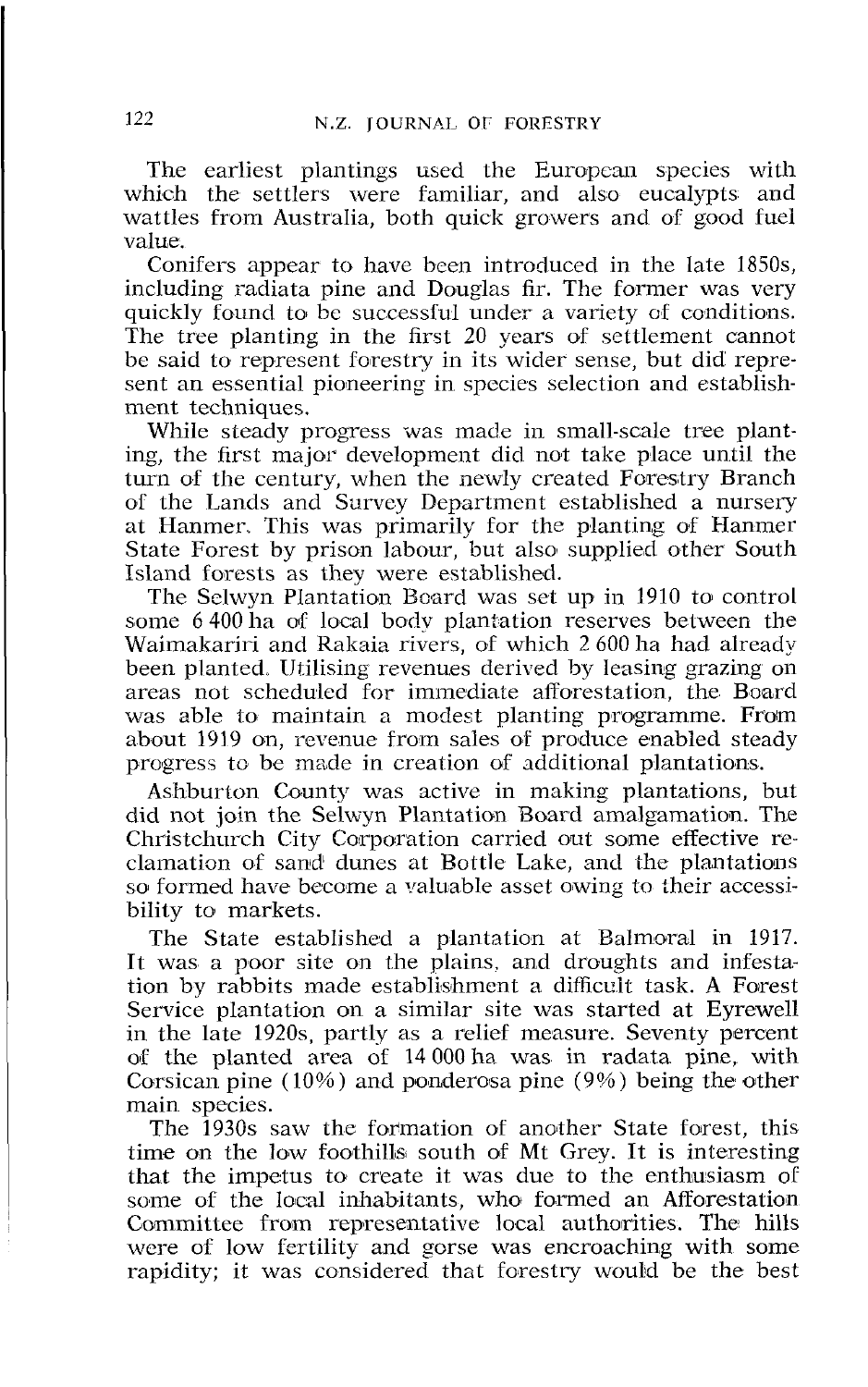use for them. The committee obained options to buy several properties and then offered them to the Government, who completed the purchases and began to plant what is now Ashley Forest.

One hundred and sixty hectares at Omihi State Forest were planted in 1949 to control nassella tussock, and this area has been increased progressively to total over 1200 ha in 1977.

By 1 August 1975 it was estimated (Wilson, 1976) that 44 000 ha of shelterbelts and plantations had been established in Canterbury.

#### *Hazards of Afforestation*

High temperatures, drought, and violent north-west winds **cf** the Fohn type make the danger of fire consistently higher in Canterbury than in the rest of New Zealand. In 1940 a major fire damaged Eyrewell Forest, while in 1955 more than 2.400 ha of Balmoral Forest were destroved in a fire lasting for some days. More recently, in March 1976, Hanmer Forest was the victim of a large fire driven by strong winds.

Thc same strong wind, coupled with shallow soils overlying hard compacted gravels, has been responsible for severe windblow of Canterbury forests. Although records describe damage as early as 1939 (Prior, 1959) the first major windblow occurred in Balmoral Forest on 13 July 1945, when 1400 ha wepe thrown (Jollifie, 1945). In 1964 extensive areas at Eyrewell Forest were thrown, leading to a major salvage operation (Childs, 1966). On 1 August 1975, 25% of the exotic forest area of Canterbury was windthrown or broken, leaving an estimated volume of 3.0 million cubic metres of roundwood on the ground, requiring a massive recovery operation (Wilson, 1976).

The low rainfall and shallow soils make for poor site conditions, with the plains forests having site indices (top height at the age of 20 years) as low as 20 m. Foothill forests, whilc more productive, are still below the New Zealand average. Drought is rarely responsible for mortality in the forest situation, although some influence on seedling survivals in the first year or two after planting is obvious

Weeds have been mentioned. On the foothills gorse is a constraining factor on forest management, while at Omihi Forest afforestation has in turn been used to control nassella tussock.

Given the hazards listed, it is not surprising that attempts have been made to modify forest management methods to compensate. Grayburn (1963) described the rationale for the silviculture of Canterbury forests; Wendelken (1955) examined root development relative to wind firmness; Potter and Lamb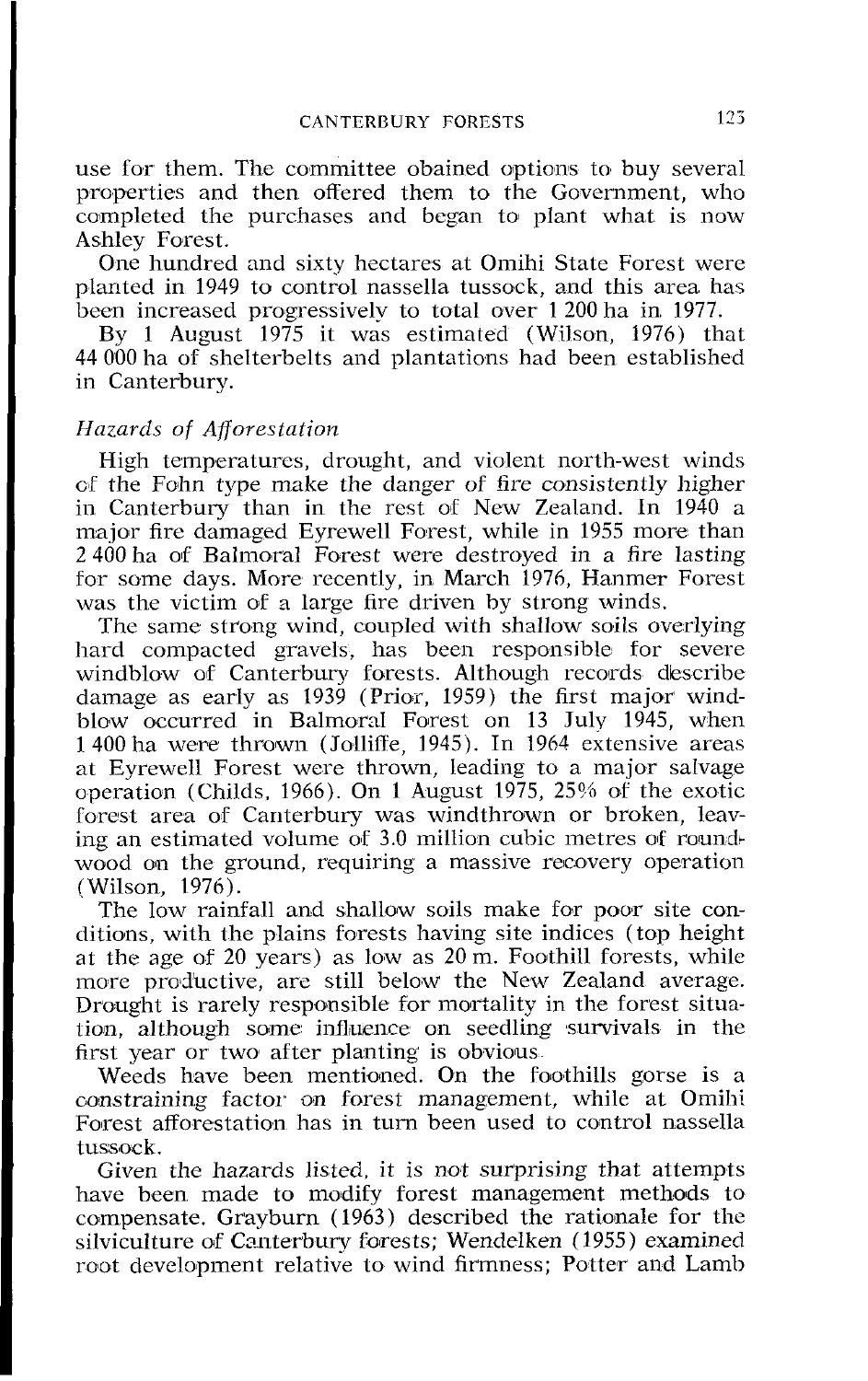(1974) expanded on that study to account for the eftecrs 01 soil cultivation and planting technique; Guild (1971) described soil ripping operations devised to increase rooting depth and improve wind firmness, while Papesch (1971) described wind tunnel tests designed to identify forms of plantation management and layout for higher inherent stability. Much of this experience was exposed to a critical test by the storm of 1 August 1975. Since then, much additional information has been obtained, but the basic question of the future role of Canterbury forests has still not been answered.

#### *Need for Reappraisal*

In his presidential address to the New Zealand Institute of Foresters in 1964, A. P. Thomson said:

There remains to consider what should happen to the land at Eyrewell and Balmoral . . . when the forests there blow down in their iurn. I suggest there are only two justifiable alternatives, neither of them particularly palatable. We could grow second crops of radiata pine on a short pulpwood rotation and hope that a local pulpwood industry will one day be started in Canterbury; or we could transfer a large part of the land to agriculture, leaving only strips and blocks as permanent forest and at the same time seek replacement forest land in the foothill zones.

Speaking to the N.Z. Loggers Association's 1976 Conference at Christchurch, Mr Thomson noted that, with the great eco nomic advantages of proximity to Christchurch, and of dry, flat terrain, the policy decision had been to attempt to regrow sawlog forests:

The events of 1975 must, however, lead to a further agonising reappraisal of the role of the Canterbury Plains as a source of trees large enough to produce saw timber.

The 1978 seminar held at Christchurch carried out a reappraisal of Canterbury's forests, and the rest of this paper is devoted to summarising the papers presented and the discussions that occurred at the seminar (The detailed proceedings of the seminar arc in preparation.)

In opening the seminar, the Conservator of Forests for Canterbury, J. Levy, noted the past hazards encountered by forestry in the region and welcomed this opportunity to examine management constraints in a total context, including economic considerations. Mr Levy also stressed the value of the contributions from other conservancies, which had singly or together experienced most of the problems associated with forestry in Canterbury.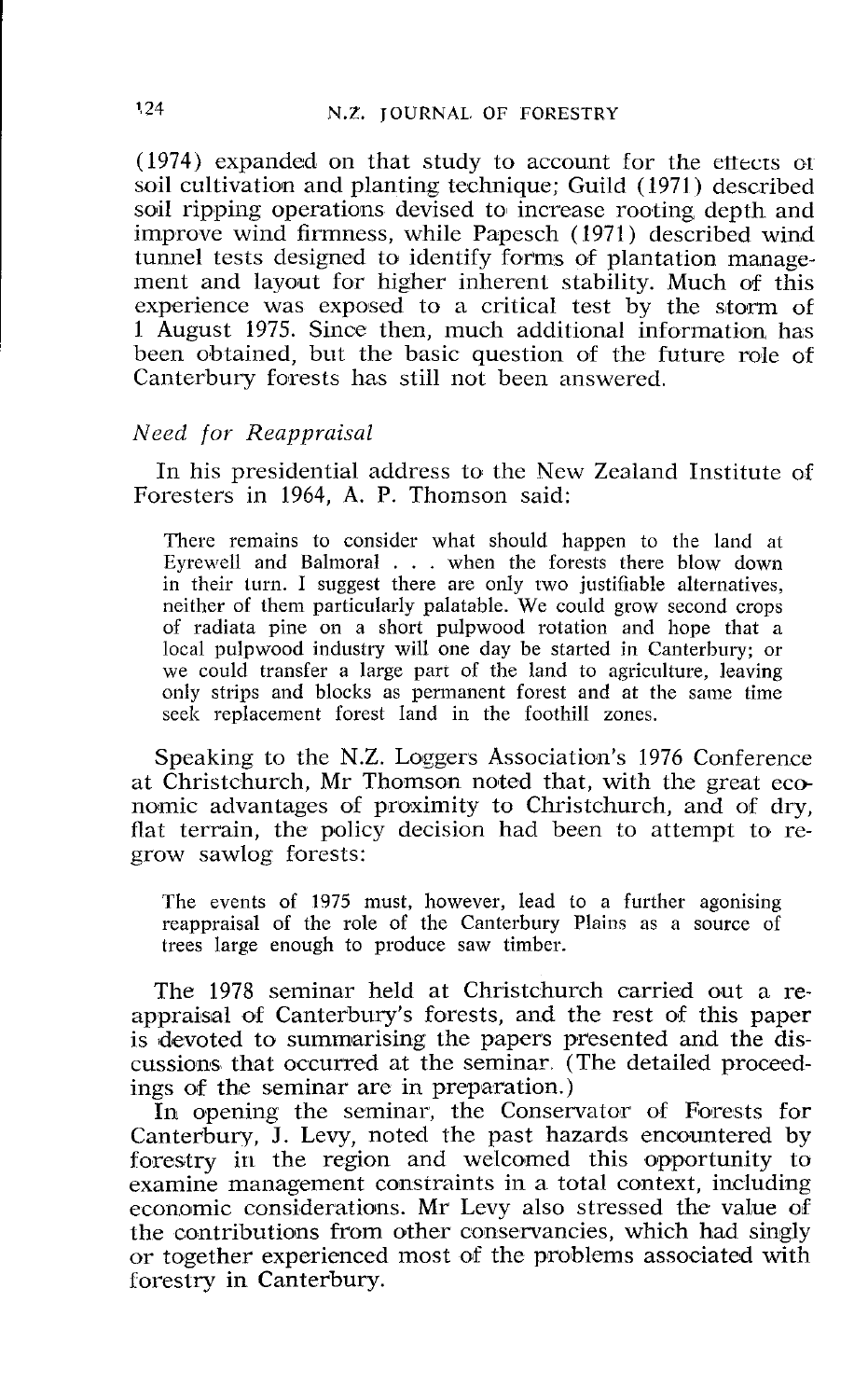## SESSION 1. MANAGEMENT CONSTRAINTS

The first session of the seminar dealt with the presentation of conservancy statements identifying the management constraints which were common to those in Canterbury, and presenting the results of trials or remedial practices where these had been developed.

It was clear that no area was completely free of wind problems which, in most cases ,influenced the timing of thinning treatments and/or rotation lengh. The nature of the wind in New Zealand varies. There are the violent but uncertain gales associated with the passage of intensive subtropical cyclones to the west or east of the North Island causing damage in most northern conservancies and as far south as Nelson: and there is the prolonged rush of severe winds from a constant direction, associated with the movement of dense cool air masses from (generally) the north-west. The concentrating and funnelling effect of the mountain axis or the South Island and the southern North Island results in much greater wind speeds in eastern districts, particularly Canterbury and the Wairarapa, although damage associated with such storms may be found as far afield as Tapanui District and the Manawatu.

To counter the risk of windthrow, a number of modifications to management regimes have been adoptcd. Most commonly deep soil ripping is practised to encourage maximum root anchorage, and this is generally associated with early stand thinning and pruning to engender greater stability of individual stems. The system attempts to simulate an open grown situation. Some conservancies advocated the completion of final thinning by approximately 10 to 12 m (height) and clearfelling by 30 to 33 m to minimise risk

The Selwyn Plantation Board has adopted an interesting variation in rejecting ripping, which merely achieves a greater intensity of stem breakage in winds of the magnitude of the 1975 storm, and instead accepts trees which topple before breakage occurs and so remain alive, permitting salvage over a longer period. This is referred to as the "hinge" principle.

The second management constraint is the weed problem, those most commonly listed including gorse, blackberry, broom, bracken fern. ragwort, tea-tree and hardwood scrub regrowth. Although the use of chemical weedkillers is widespread there is general recognition that the best control is effective pre-planting preparation, generally including some combination of chemicals, fire and soil cultivation. In a few locations the weed problem is sufficiently severe to cause a modification of routine stand silviculture.

Generally drought was a constraining factor in only a few areas, although there was some comment on the detrimental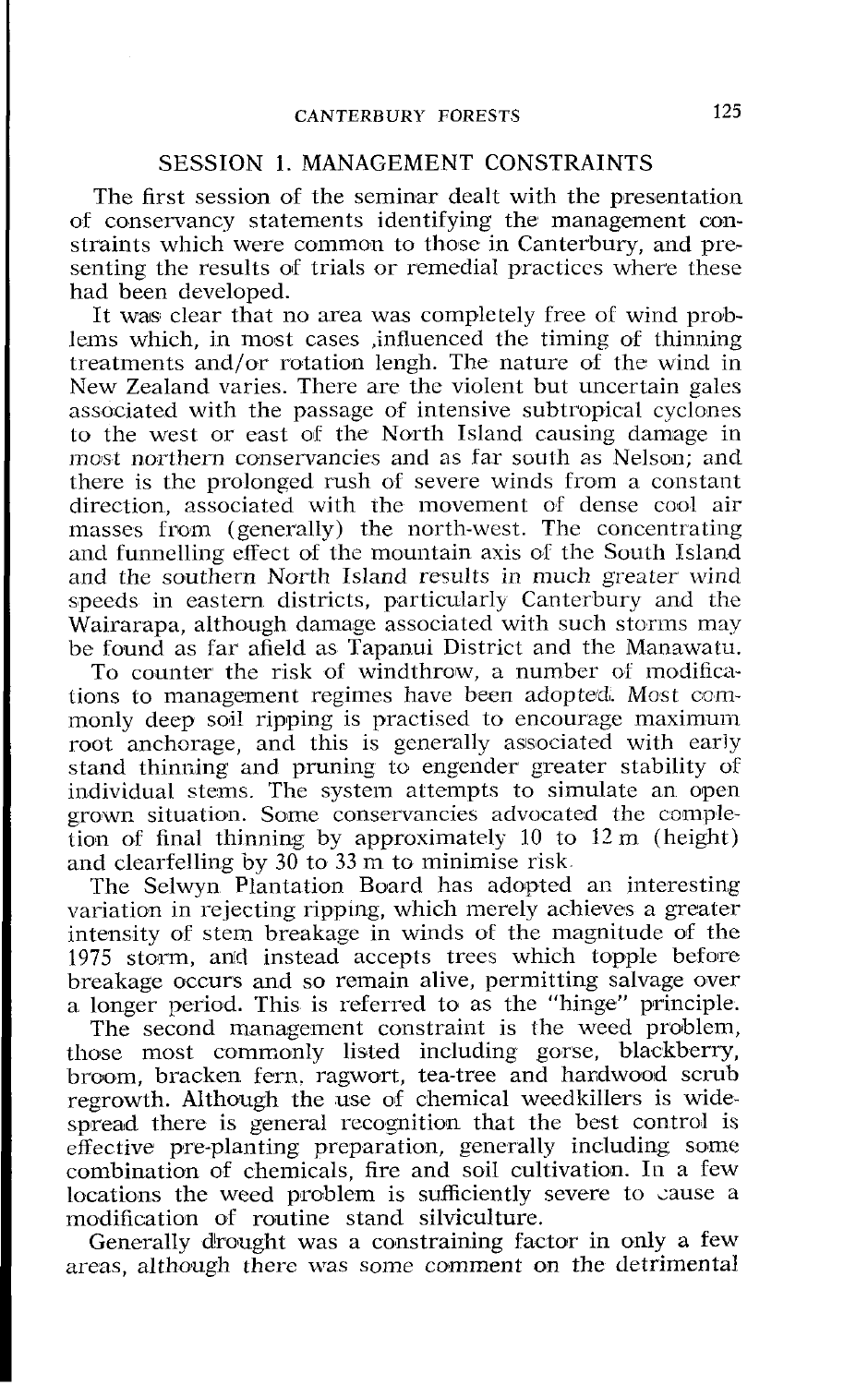effect of a dry summer in the first season following planting. Several comments were made that soil cultivation increased survival and early growth under dry conditions.

Locally ice and snow damage is a problem, although this is associated with moves to plant areas of higher altitude. More care in the choice of species planted, for example, Douglas fir, could reduce the damage and extend the upper planting limit. It was noted that in one or two instances heavy wet snowfalls and wet ground conditions predisposed stands to windblow in subsequent storms.

The practice of blanking in the year following planting has generally been abandoned unless a significant number of sizable gaps occur. This results from a series of Forest Research Institute and conservancy trials which have demonstrated that blanked trees contribute practically nothing to the final crop, have negligible influence on branch control, and are generally removed with the earliest thinnings.

Mr Lcvack explored the longer term South Island wood supply and demand situation. He showed that, though overall the South Island has adequate supplies of larger diameter logs to meet its future domestic sawn timber demand, Canterbury will have a major deficit (as a consequence of the 1975 windblow) until 1996. From 1991 the South Island will be a net exporter of timber, and by 1996 a threefold increase over current production will be possible. The fact that current plantings in Canterbury will be maturing in an era of wood surplus was felt to be of particular signficance in any appraisal of future afforestation.

# SESSION 2: RESEARCH RESULTS

In opening the second session of the seminar, Mr Familton commented on the difficulties encountered in getting research results from the trial stage through to general field practice. Seminars such as the present one offered a practical means of overcoming the communications barrier.

## (a) *Tveestoclc* Quality

Mr Balneaves said that, because of the very poor quality of treestocks utilised in most South Island afforestation programmes, an important research target for the Establishment group was to improve this quality. Areas where immediate potential existed included the use of seed grading and the improvement of sowing density, with the consequent increase in crop uniformity and sturdiness.

Irrigation in most South Island nurseries could also offer gains in terms of even germination and early growth. How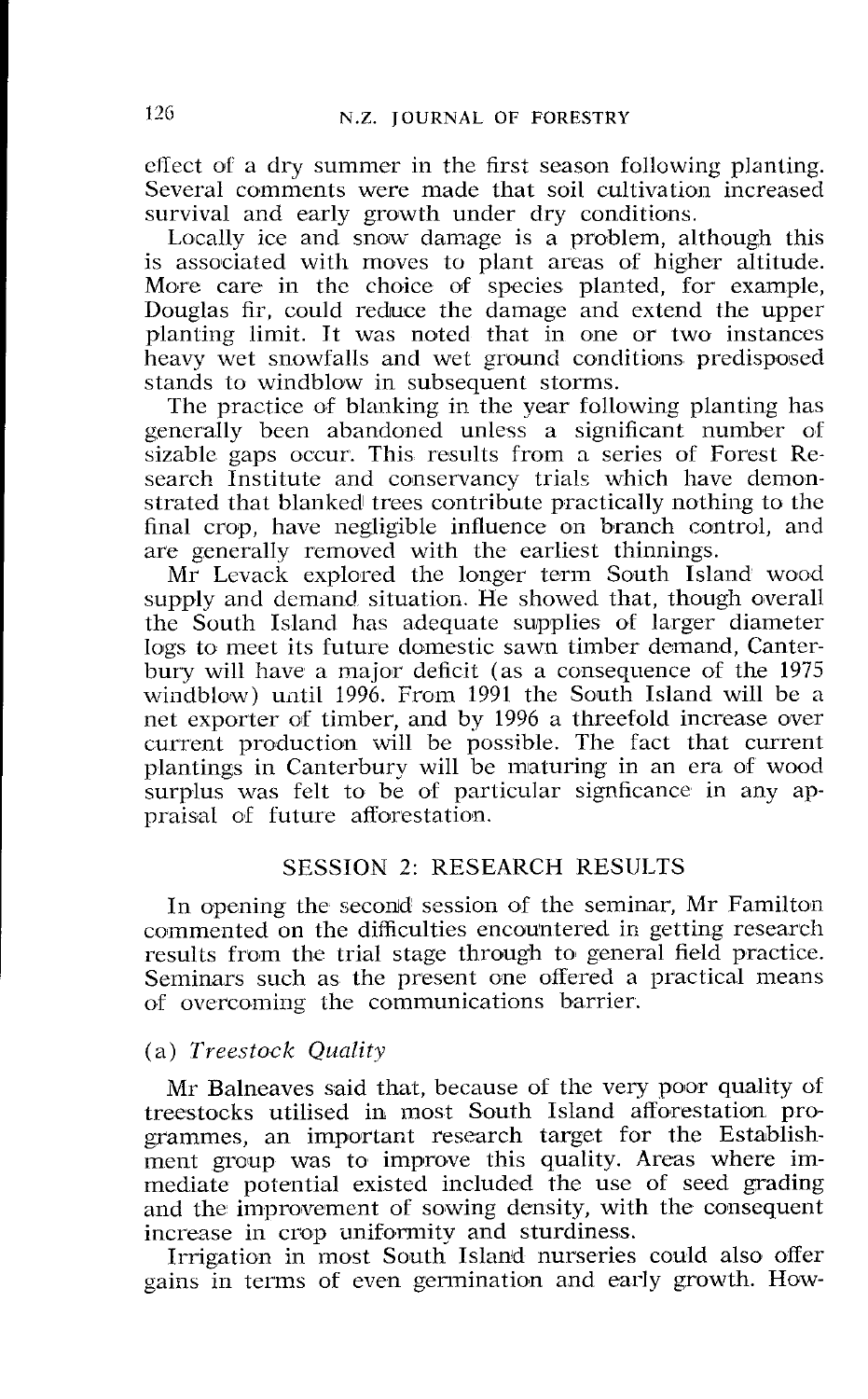ever, none of the existing nurseries have adequate irrigation systems and little significance has yet been given to the development of such systems in New Zealand. Wrenching has been shown to lower nutrient levels in seedlings, and trials<br>have demonstrated the benefit of providing additional demonstrated the benefit of providing additional nutrients over the period when this is undertaken. Similarly, depletion of nutrients accompanies removal of the seedling crop for planting and a careful fertiliser regime is invaluable in countering this.

## (b) *Weed* Control

Speaking on wccd control, Mr Balneaves noted that the fundamental basis for weed control is to divert part of the resources of the site from weed species to the crop. The resources were described as light, moisture and nutrients, all of which could be found influencing growth in various Iocalities in Canterbury. In stressing the economic aspects, Mr Balneaves idcntified the presence ot gorse in a stand as responsible for an increase of 22% in low pruning costs. Such an increase, spread over all tending operations, would more than outweigh any extra cost associated with more thorough initial weed control. Gorse is a problem of many afforestation areas in New Zealand, and Mr Balneaves advocated a three hit control regime bascd on two carefully timed herbicide treatments and a burn.

#### (c) Site Preparation

Dr Valentine described trials comparing routine windrowing, burning and ripping operations with  $(i)$  broadcast burning; (ii) line-blading before and after burning; and (iii) random heaping wherever slash was concentrated. Broadcast burning alone was unacceptable because of the need to subsequently rip. However, the line-blading operation demonstrated a potential cost saving.

Burning cutovers in Canterbury has proved to be fraught with risk, and Dr Valentine described investigations designed to identify less hazardous times for this operation. The studies indicated that spring rather than autumn burning has advantages associated with the lower intensity of the fire and reduced risk of spread, owing to the less "cured" state of surrounding fofrest and grassland. The principal problem was seen as the less settled weather of the spring period.

# (d) *Stand* **Stability**

Trials designed to examine the effect of ripping on tree stability were described by Mr Filer. The holding strengths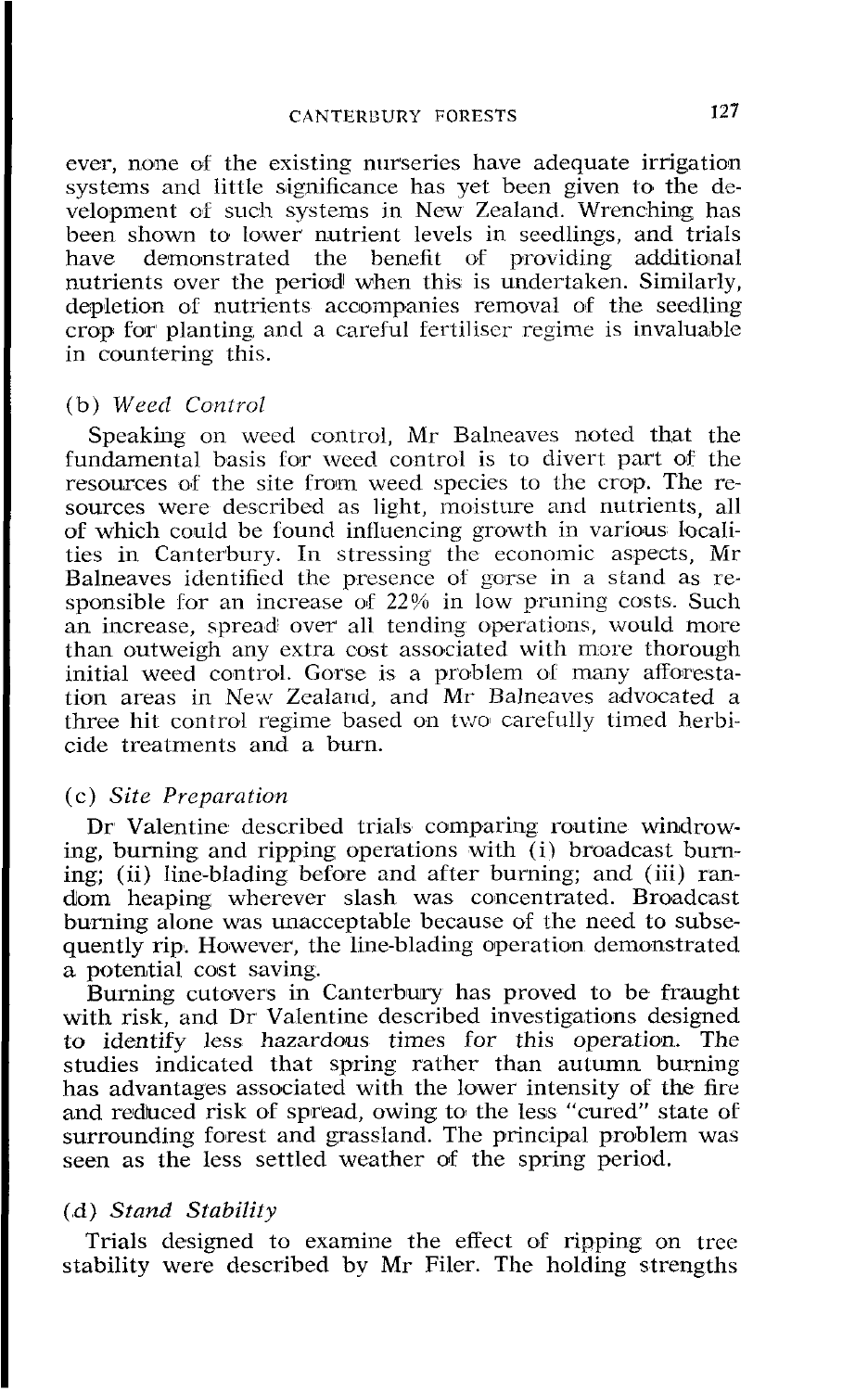of the root systems of 12-year-old trees were tested in relation to (i) no rip; (ii) shallow rip and deep rip across the wind; and (iii) the intersection of deep rips across the wind with both shallow and deep rips along the direction of the damaging wind. Results demonstrated that ripping increased motholding ability, but that up to 50% of stems planted on deep ripped sites suffered stem failure before toppling, thus, reducing the available salvage time in areas subject to intense winds.

Mr Somerville described an investigation undertaken to examine past winid damage in heavily stocked stands on the Canterbury Plains forests. It was found that the intensity and distribution of wind damage was closely associated with the type and proximity of exposed windward edges. Open edges, sudden changes in stand height, and larger internal openings particularly predispose a stand to damage  $-$  the most severe damage being encountered within 100 m of the stand edgc. The intensitv of damage both on the leading edge and within the stand is greater in older stands (25 years or more) than in younger.

Mr Papesch presented an illustrated account of damage recorded in the 1975 windblow. This he related to field studies designed to determine the drag coefficient and the associated centre of wind pressure on a forest front; and to wind tunnel studies designed to simulate various stand heights and density. Analysis of the overall aerodynamic and mechanical properties of the edge trees in a forest front will enable a better understanding of the behaviour of trees in a windy environment, and can be used to identify a forest layout and stand management system less susceptible to wind damage.

Mr Filer described an investigation indicating that wind damage reduced piecc volume by 8 to 2596, depending on the windfirmness of the stand. At Ashley Forest greater rooting depth was associated with increased breakage, while at Eyrewell Forest, where trees toppled more readily, breakage was at a much lower level. He therefore concluded that, on the plains at least, the wisdom of ripping the soil to induce greater windfirmness is of doubtful benefit.

## (e) Timber *Quality*

Dr Sutton presented the results of timber grade studies carried out in log samples from the Eyrewell P. *radiatn* spacing trial, which at the time of the 1975 windblow was 25 years olld. The study was restricted to logs sampled from the four widest spacings, namely,  $3.0 \times 3.0$  m,  $3.7 \times 3.7$  m,  $4.9 \times 4.9$  m and 6.1  $\times$  6.1 m. Sample trees were selected on the basis of their being representative of a normal final crop stacking.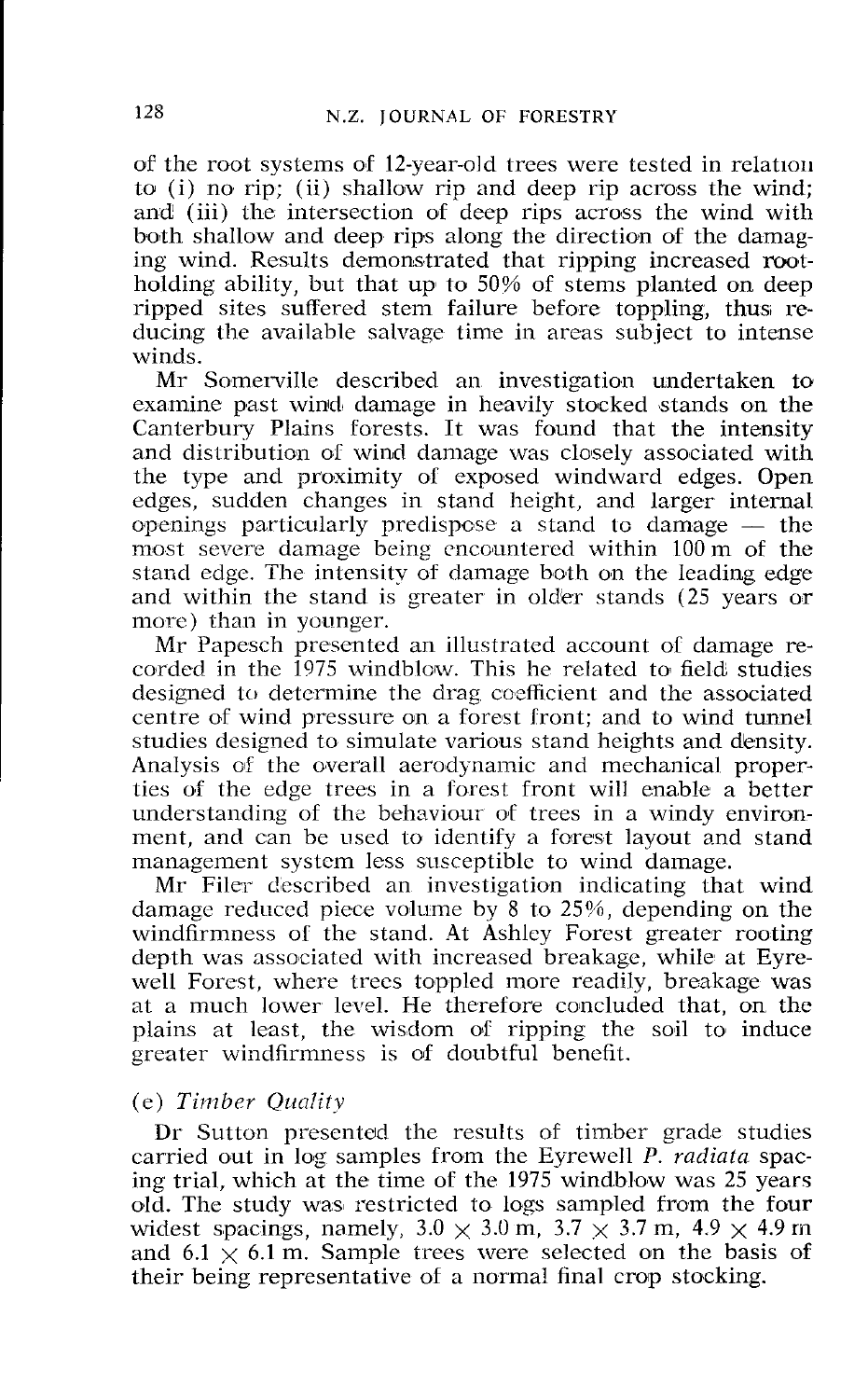After 25 years' growth the mean tree and log sizes were still relatively small. Even in the  $6.1 \times 6.1$  m spacing the mean tree was only 42 cm dbh. Final tree sizes in the 4.9  $\times$  4.9 m spacing, at 36 cm dbh, are similar to those of thin $n$ ings from central North Island forests, and Dr Sutton saw this as implying higher extraction and sawing costs in Canterbury.

The average grade outturn at each spacing was also poor, the total percentage of No. 1 Framing grade for each spacing being:

| Spacing | % No. 1 Framing |
|---------|-----------------|
| 3.0     | 38              |
| 3.7     | 31              |
| 4.9     | 16              |
| 6.1     | 18              |

Although some butt logs had been pruned to 2.6 m no board grade improvement was identified, mainly because of the high incidence oi resin pockets.

A further study in a 39-year-old stand planted at  $4.9 \times 2.4$  m showed  $35\%$  No. 1 Framing (46% from the butt log), indicating again a relatively low wood quality.

All pieces from these studies were railed to the Forest Research Institute at Rotorua, for stress grading. The results of this examination were described by  $Mr$  Whiteside and were related to similar studies of North Island sawn timber. The results from the stress grading analysis identified P. radiata from both the Eyrewell spacing trial and the 39-year-old stand as having significantly lower strength properties than the North Island samples

Further laboratory analysis of both green and dry timber for modulus of elasticity as a plank and as a joist, and for modulus of rupture as a joist, confirmed the lower strength properties of the Canterbury samples. Recent work on North Islandl timber at the Forest Research Institute has shown that stiffness, as measured by modulus of elasticity as a plank, is most strongly influenced by wood density. As P. *radiata* wood density is believed to reduce with increasing latitude, these results may have important management implications for *all* the more southern afforestation areas.

Because of the low strength properties of the timber processed in the studies, Dr Sutton and Mr Whiteside questioned whether stands grown on short rotations at a wide initial spacing on the Canterbury Plains would yield timber suitable ior framing use. As Mr Whiteside pointed out, P. **clliottii** of comparable low stiffness has already been declared by the Forest Service to be unsuitable for framing uses in New Zealand.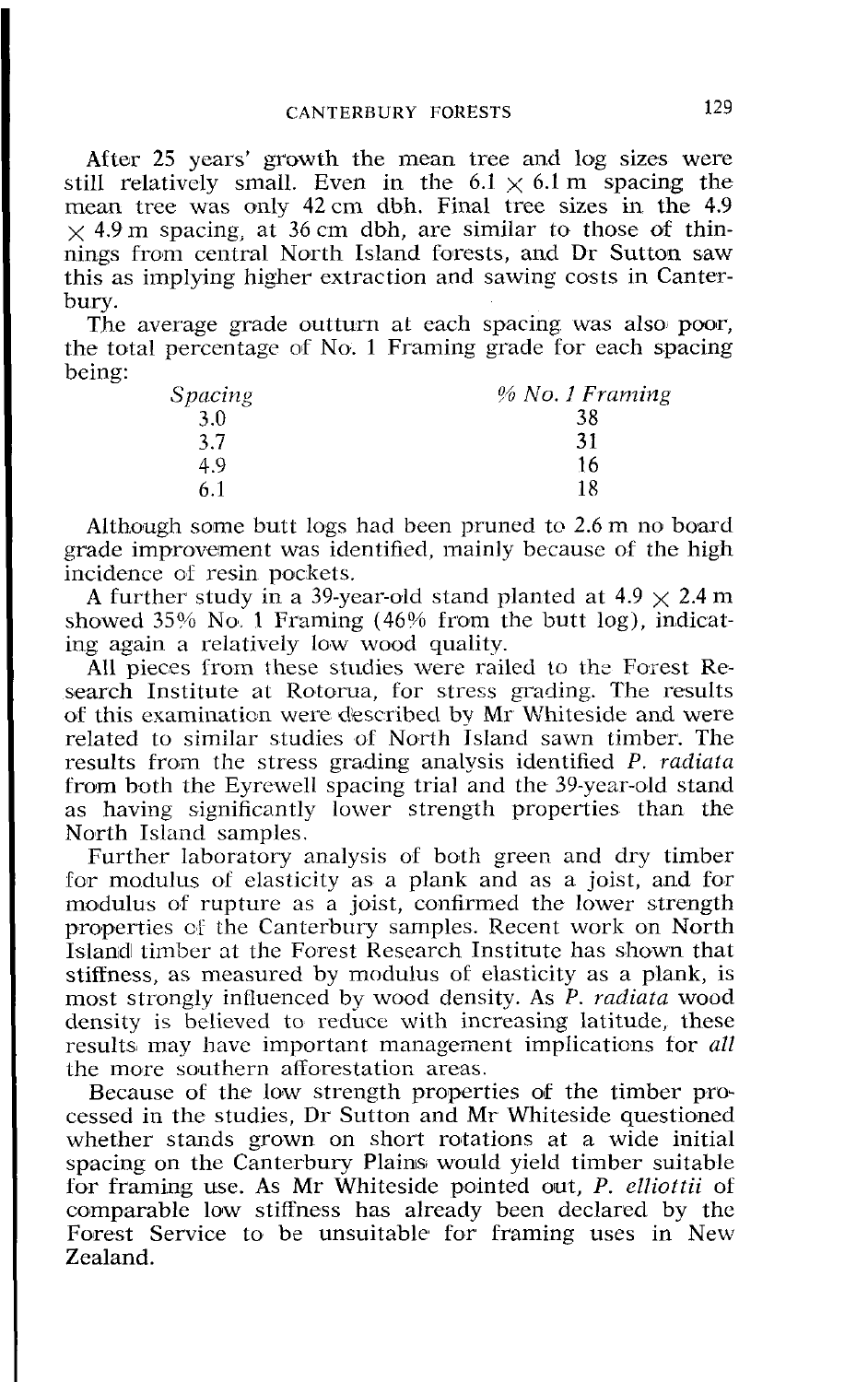The best prospect for growing sawn timber in Canterbury for the New Zealand market is the production of framing timper from stands grown at fairly close spacings on long (40 year) rotations.

## SESSJON 3: OTHER CONSIDERATIONS

#### (a) *Forest Fertiltsntion*

Dr Mead discussed both the short- and Long-term gains from forest fertilisation in the South Island. Improved nutrition was considered important to:

- (1) Correct gross deficiencies so as to obtain a useful crop from the area.
- $(2)$  Improve wood production in the short term to meet local deficits in wood supply.

Dr Mead identified South Island afforestation areas where

- $(3)$  Maintain productivity and improve wood production in the Jong term.
- $(4)$  Improve yields of produce other than wood.

various levels of response to nitrogen, phosphorus, potassium, magnesium and boron application were known. At present calcium, manganese, zinc and copper deficiencies do not pose problems in South Island soils, although in some cases application 01 fertilisers has been respansible locally for inter actions resulting in levels of other nutrients becoming critical.

To obtain best growth Dr Mead advocated the use of good trestocks and intensive site preparation, in conjunction with fertiliser application. Trials have demonstrated that the effects of soil cultivation, weed control and fertiliser application are cumulative, particularly in areas where soil nutrient and moisture stress exists.

In established stands in the South Island, trials have shown some level of growth response to fertiliser application in almost every case, the exception being Berwick Forest. Some care is required, however, as the use of nitrogen on its own often lcads to nutrient imbalance. Generallv there is a positive interaction between thinning and fertilising, with a worthwhile responsc being demonstrated in stands up to 40 years old. However, fertilising in stands within 4 years of clearfelling is not economic.

In concluding that fertilising for increased yield was a viable proposition for overcoming some of the short- and longterm productivity problems of South Island forests, Dr Mead stressed that the forester needs to make use of positive interactions. He must develop a fertiliser programme integrated with his silviculture that will supply the right kind of nutrients, at the opimum rate, at the right time to meet the trees' demands.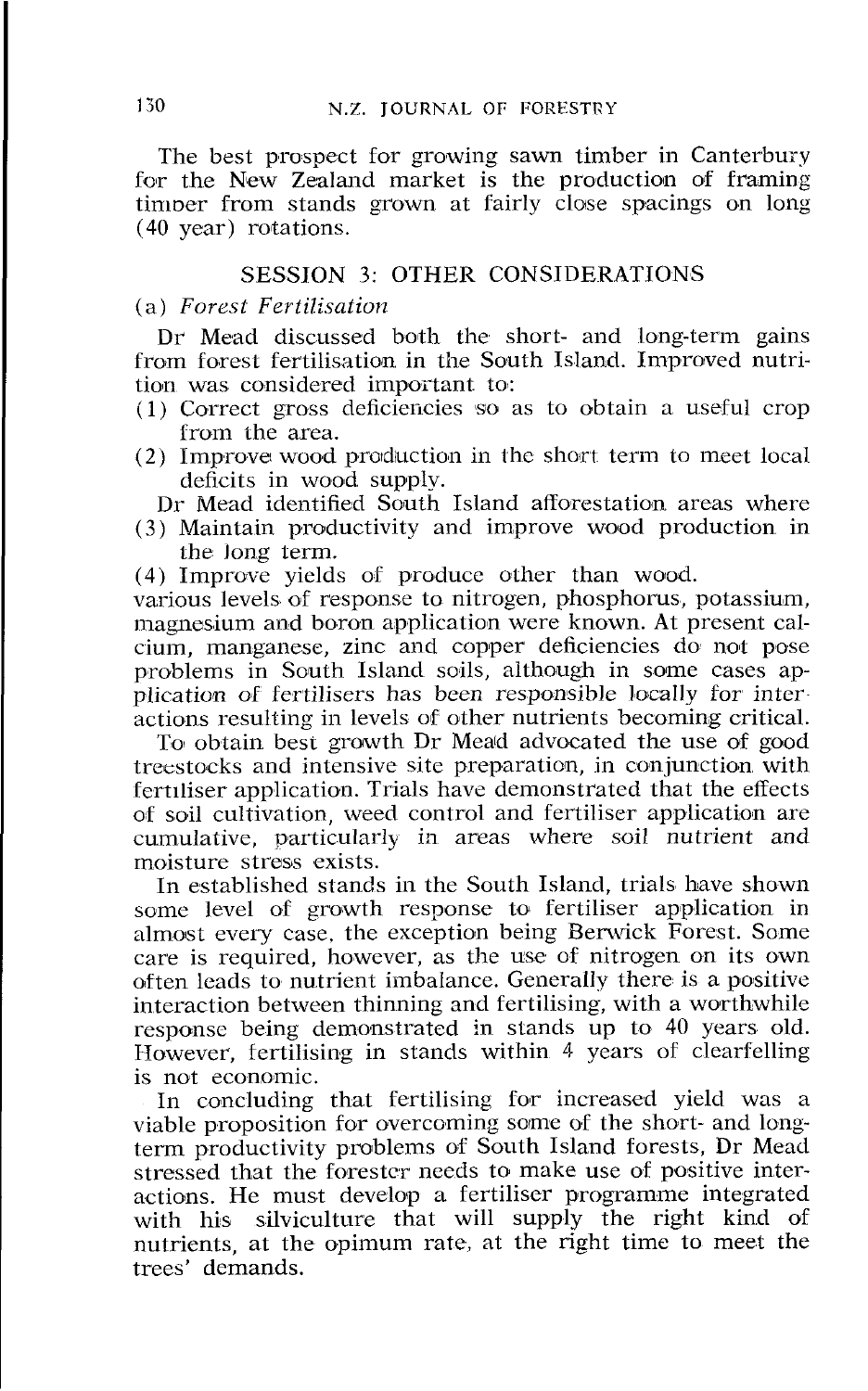#### (b) Economics of *Affovestation*

Mr Bashall described investigations that had been carried out to cornparc and rank various Canterbury and Westland afforestation areas, based both on supply to a Canterbury domestic market and on log exports. The biggest advantage for Canterbury forests related to their proximity to the domestic market and the current export ports. Timaru seems likely to remain the principal port for the region, and afforestation for export is therefore favoured in the Hunter Hills and Geraldine region. The North Canterbury forests occupy a position midway between this region and Westland forests. Production for the Canterbury domestic market fa\ ours North Canterbury ahead of South Canterbury and Westland forests (in that order).

Mr Bashall concluded that, on thc basis of the calculations, forestry investment in Westland was considerably less profitable than in Canterbury. There was evidence, however, that the cost of intensive silviculture was not being recovered in many Canterbury areas, and that such treatment should be restricted to the best possible sites.

## (c) Marketing

In discussing marketing constraints on forestry in Canterbury, Mr Cooper noted one paramount fact  $-$  that an established wood-using industry exists, with outlets to supply  $-$  and that the industry itself is dependent upon the availability of a resource to sustain it. Given this situation, the objective should be to grow wood of the required specification as close to the market as possible and at the lowest possible cost.

The current market was estimated at 208 000 m<sup>3</sup> sawn annually, being made up of two-thirds Canterbury exotic and me-third Westland indigenous wood. The tight resource situation over the next decade was seen by Mr Cooper as likely to generate pressure on the State to increase its contribution to the local market; at the same time it was inevitable that rationalisation within the sawmilling industry would occur, with a number of mills dropping out of the scene.

Given that a shortfall is likely to occur, if industry is to be sustained at present levels wood must be brought into Canterbury from elsewhere. With the diminishing podocarp cut on the West Coast, sources of exotic supply in Otago or Nelson appear to be required. Questions relating to such a supply, but as yet unanswered, are:

(1) Should the wood be imported in log or sawn form?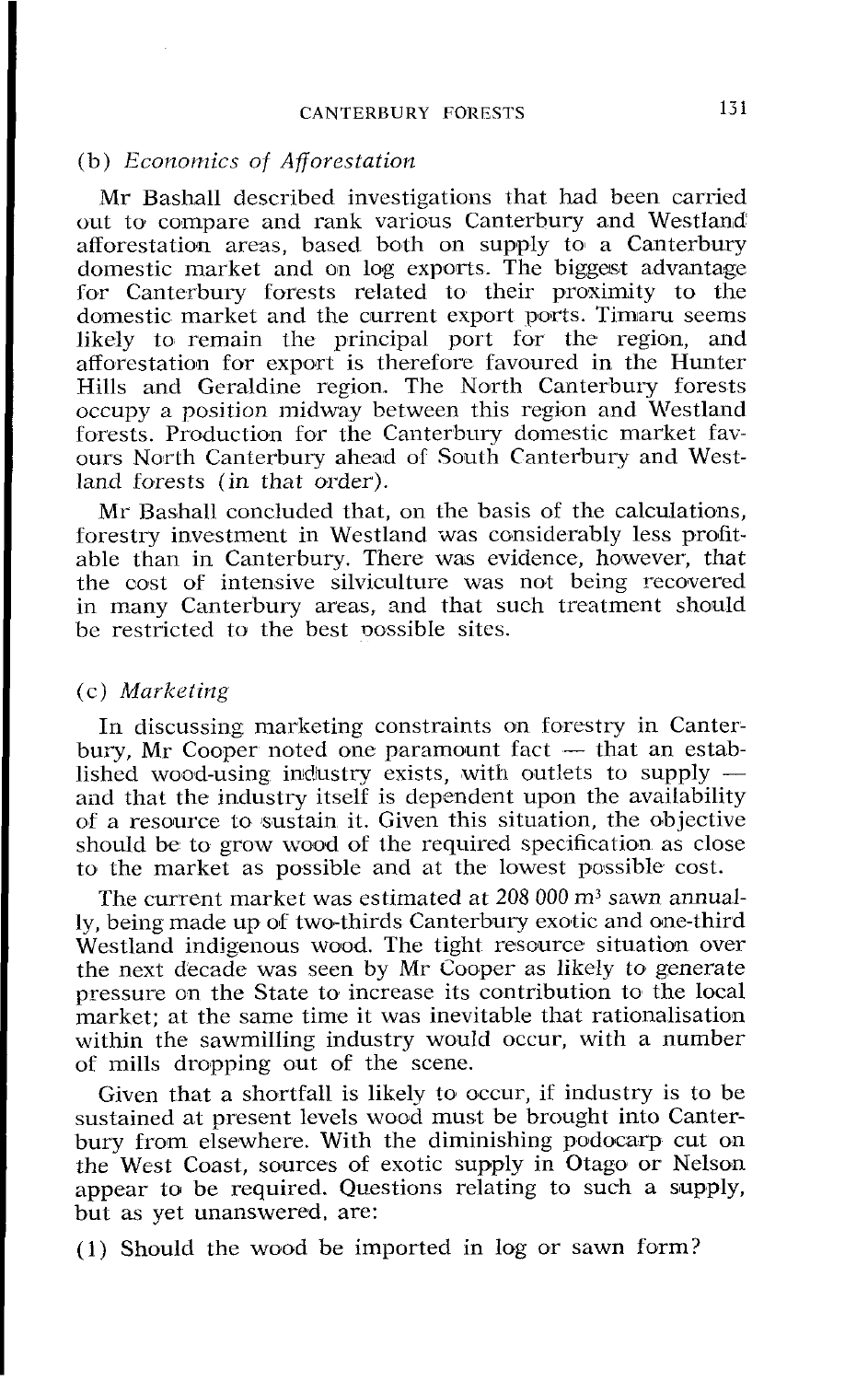- (2) Should Canterbury timber prices be raised to account for freight costs, and what are the implications of this on current indigenous timber prices?
- (3) Should the increased costs be absorbed by the supplier in the form of lower stumpages, and what effect would this have on State revenues?
- (4) Are freight subsidies possible to resolve (2) and (3)?

In discussing log exports, Mr Cooper said it was Government policy to maintain a viable log export trade for several reasons, me of which was to permit the cconomic disposal of large volumes of timber arising out of such natural disasters as the Canterburv windthrow. Maintenance of the log export trade until such time as the large volumes of wood come on stream at the end of the 1980s would also be a valuable source of negotiating muscle. Referring briefly to the Canterbury salvage, he noted that the volume finally likely to be exported was very close to the original estimate at 800 000m3. Export receipts as at 31 December 1977 totalled \$20.86 million and total receipts \$23.8 million.

## (d) *Management Considerations*

Mr Wilson, in presenting Canterbury Conservancy's rationale for afforestation in the region, described those management considerations that could make forestry in the region a success. In Canterbury land is a limited and valuable resource, and at least part of the justification for afforestation relates to effective use of this resource. Two of the region's forestry projects had developed as a direct consequence of weed problems too difficult for the agricultural industry to handle. The formation of the farmed strips at Eyrewell Forest had proved a particularly unprofitable operation and, although in the wake of the 1975 windthrow the Forest Service had looked at alternative land use options, there had been no agricultural interest in the forested areas. The easy topography and the proximity to the market provided further inherent advantages over areas further afield.

Although hazards to afforestation were recognised in Canterbury, Mr Wilson felt that management had found ways to compensate for these to the extent that they were of little more significance than hazards to forestry elsewhere. The areas in which modifications were made to offset hazards included:

 $(1)$  Site preparation  $-$  to provide more effective weed control, and an expanded rooting zone for increased tree stability.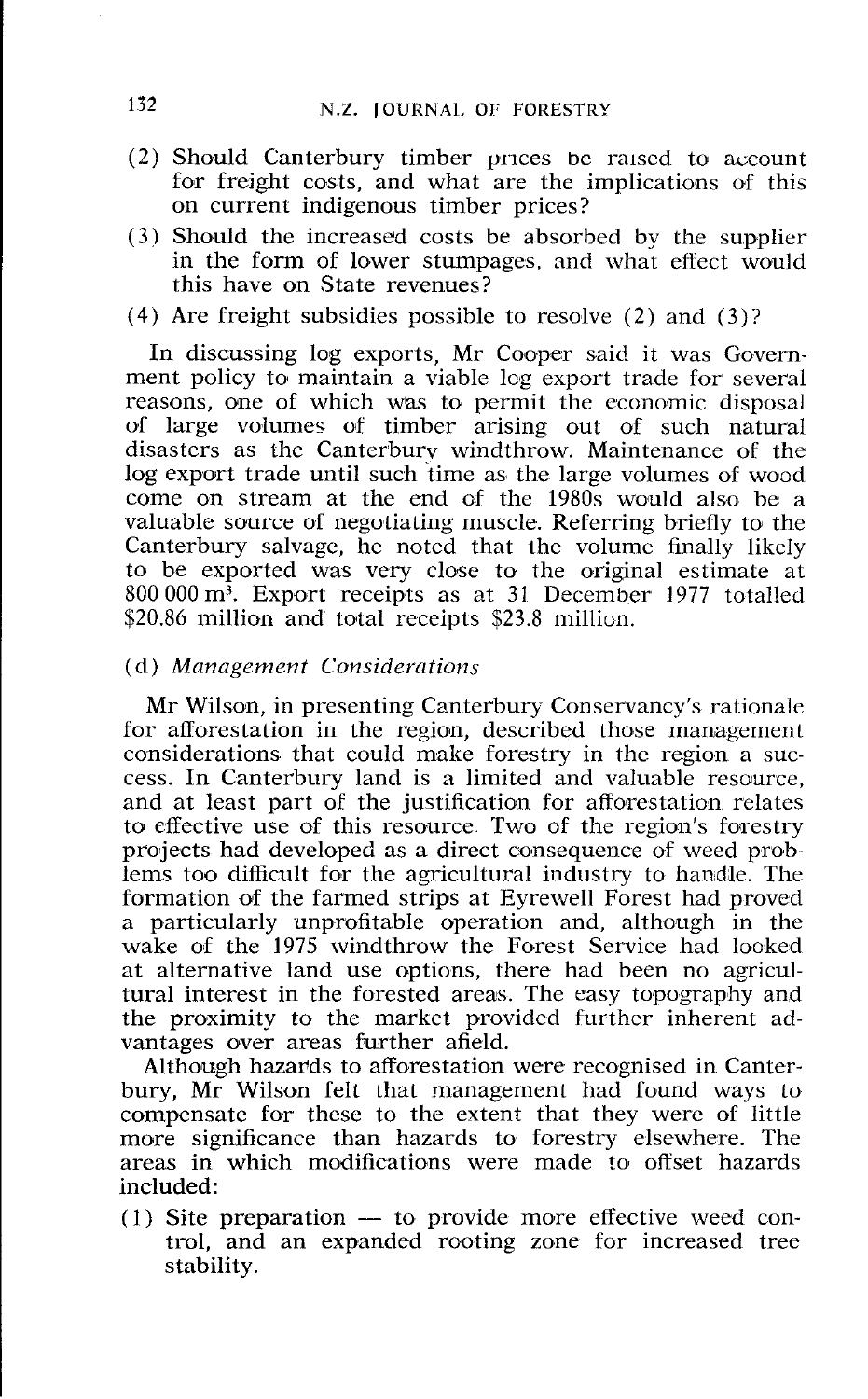- (2) Silviculture  $-$  manipulation of tending so as to enhance the stability of the tree without compromising form or growth rates.
- $(3)$  Rotation  $-$  harvesting trees as soon as merchantable dimension is achieved, to reduce the period at risk, and maintain diversity of age classes.
- (4) Forest structure  $-$  the development of a diversity of age classes in strips across the wind, designed to give a wedge effect. Such a pattern exposes a stand to only  $25\%$  of the wind force encountered at a bluff edge and there is also reduced turbulence across the surface of the wedge.

These developments, plus the value of the existing forestry infrastructure, were claimed by Mr Wilson to give continued afforestation in the region a substantial advantage over the development of new projects elsewhere, particularly where supply of the local market was concerned.

## SESSION 4: SUMMATION

Mr Tustin opened a discussion on the need for further investigations by pointing out the subjective nature of much of the comment made at the seminar, and in some cases the dearth of hard facts. The meeting should have been presented with a vigorous economic comparison of plains versus foothill forestry and data to support current intensities of management. In the absence of these a policy on the future for Canterbury forests was lacking in foundation. There were also a large number of management contradictions  $-$  for example, conservancy statements varied markedly in prescribing cutoff points. Some conservancies carried out intensive silviculture in all stands while others found it uneconomic at equivalent site indices; some planted at closer spacing to control weeds, while others planted at wider spacings to avoid the need to tend in the presence of weeds; and a variety of rotation lenghs andl maximum dimensions were proposed for areas exposed to a windthrow risk.

The realisation that ripping, while improving tree nutrition and weed control, also predisposed a stand to breakage rather than toppling in severe windblow led to an ambivalence of thought on its future use. The potential of more windfirm species such as Douglas fir was discussed. However, moisture limitations on the plains and weed problems on the foothills effectively ruled it out in most cases.

The general feeling of the seminar was that foothills, particularly in the vicinity of Timaru, offered best prospects for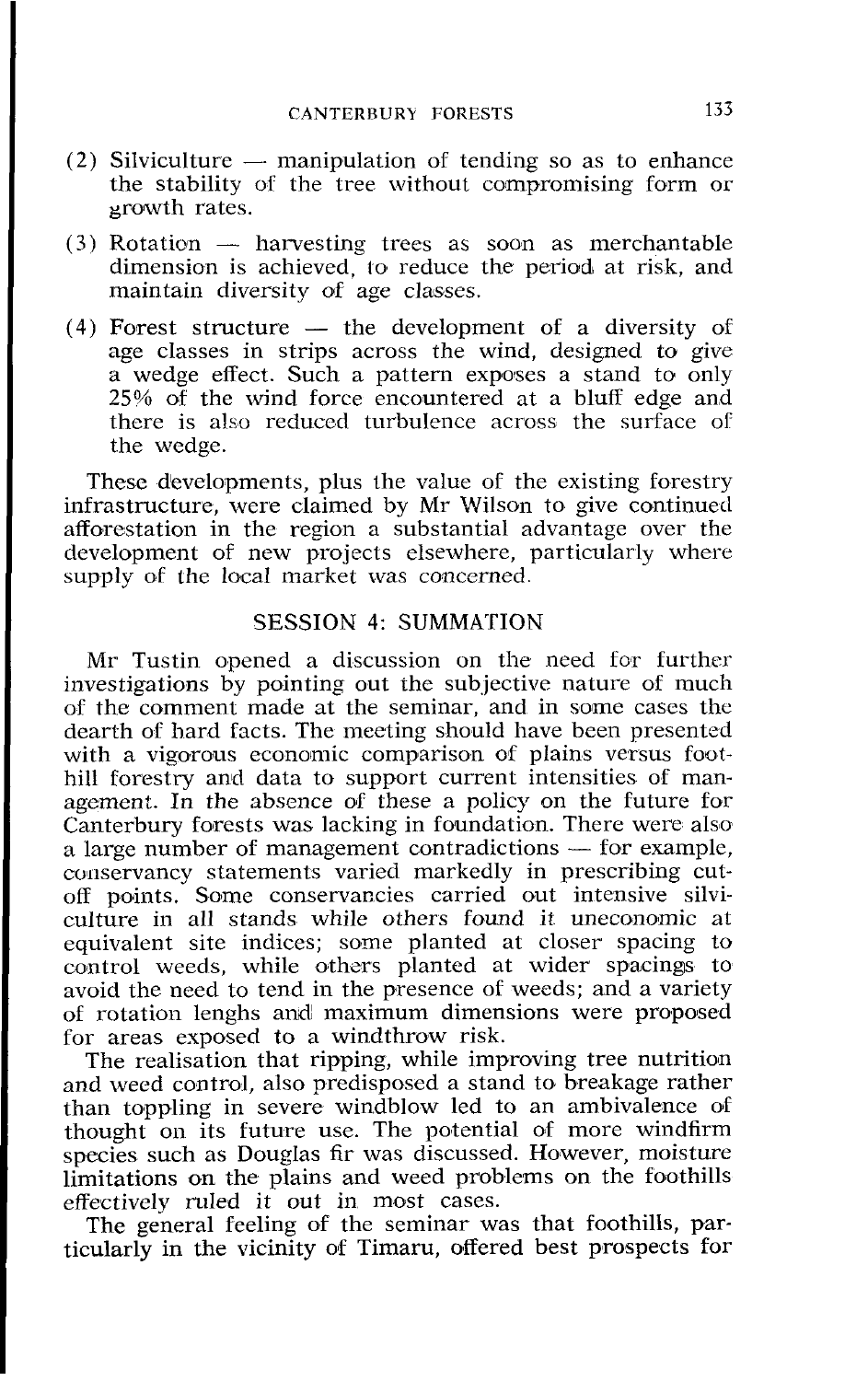future wood exports. A change in planting emphasis to this area was indicated. Complicating factors included the fact that, while Canterbury faces a marked timber deficit in the short term, forest planted now will mature at a time of a large timber surplus. To date, timber grades from short rotations had also proven to be relatively low. However, this situation was further aggravated bv the realisation that, for Eyrewell Forest at least, even timber of the highest grade was of unacceptable quality.

Mr Tustin commented that, while most North Island conservancies had a clear cut-off index below which pruning was not considered economic, South Island appeared to be pruning well below this. Dr Sutton commented that, based on the branch sizes encountered in the Eyrewell spacing trial, there appeared little point in pruning at all. Pruning could possibly avoid some degrade in sawing for framing, but the presence of resin pockets ruled out any advantage in sawing to boards. And in addition, pruning off actively growing branches would remove some ot the effective crown of the tree and further reduce diameter growth.

Mr Tustin said the results of research presently under way would refine management prescriptions on existing forests. However, undoubtedly the biggest step forward in the management of Canterbury forests could come from a change in tactics. On the marginal sites available for forestry in Canterbury a minimum investment policy was indicated. He feared the forests were being overcapitalised by current artempts at intensive silviculture, and suggested that a better rationale was needed. Of prime concern was the need to use more decision tools to justify and evaluate management alternatives.

In summing up, the Deputy Director-General of Forests, Mr O'Neill, commented' that the seminar had been very successful in providing the opportunity for contact, presentation of ideas, and discussion between research and management personnel. The choice of location for a seminar discussing contraints on forest management was quite appropriate, as Canterbury encompassed many of the problems also evident elsewhere. The conservancy statements indicated that in most areas wind and weeds were important problems. However, it was possibly more significant that very few statements mentioned biological hazards as a constraint. In view of frequent past criticism of monocultures, and experience in one or two areas where radiata pine has struggled, this attitude may be a little optimistic.

Asking whether forestry is in fact a reasonable land use for Canterbury, Mr O'Neill noted some reservation about the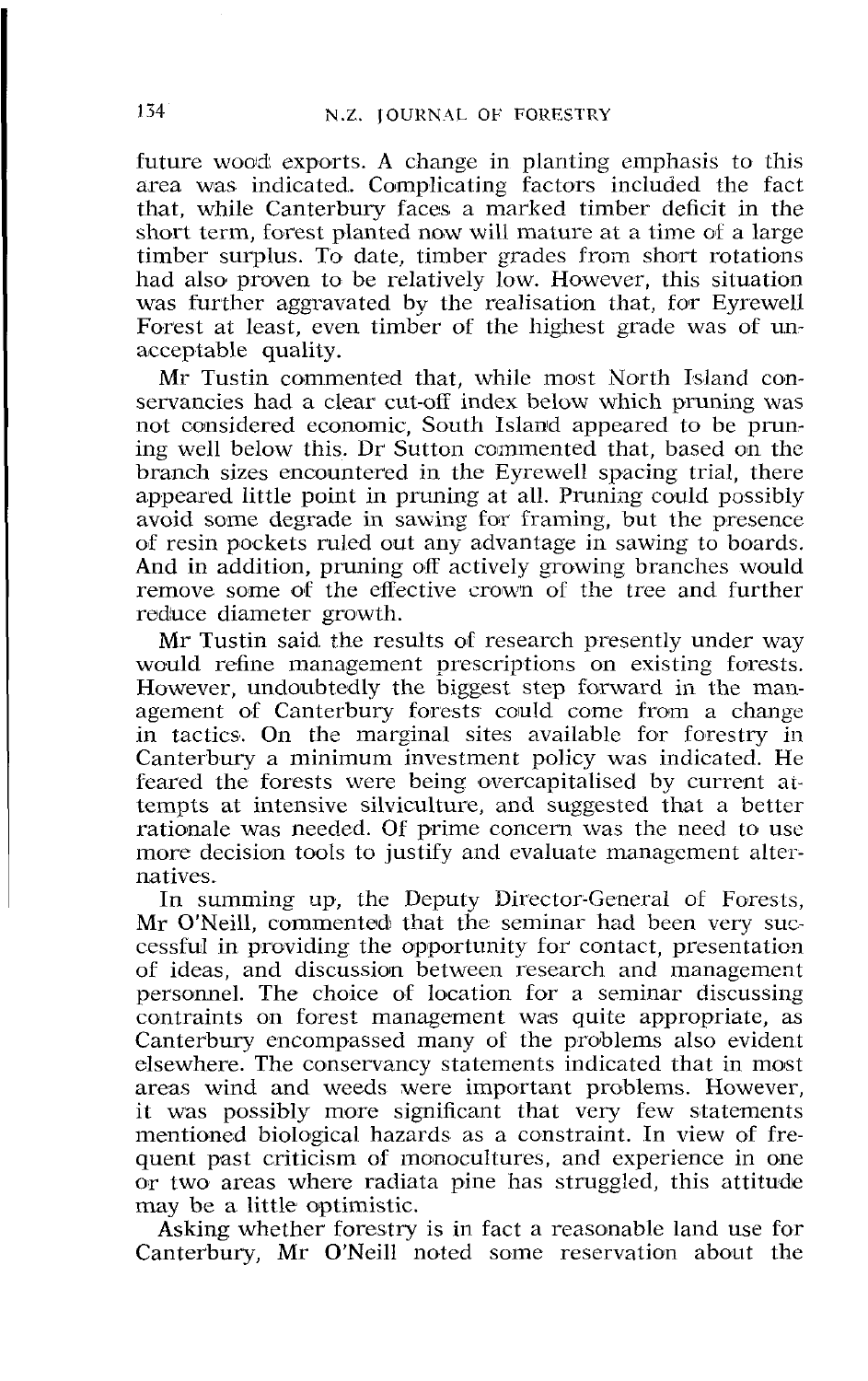plains but felt that the foothills had good prospects. The only economic evaluation carried out to date indicated an advantage, particularly for log exports from that area. However, the doubt over timber quality necessitated a more thorough look at this aspect on other South Island sites. On the plains current indications are that forestry is a competitive land use, although the constraint of wind could force further consideration of shorter rotations and a reduced level of tending. SociaI and political factors also have a bearing on decisions made in regard to the use of this area.

Areas where the seminar appeared to have reached somc agreement, and to which Canterbury foresters should now

- give special attention. were identified by Mr O'Neill as:<br>
(1) Ripping Although giving better survival and early<br>
(1) Ripping Although giving better survival and early growth, there is a need to quantify the advantages of ripping in the longer term, owing to stem brcakage, etc.
- (2) Gorse control techniques have shown a good standard of site clcan-up with **a** long-term effect. Thc advantages of this treatment relative to subsequent stand access are considerable, and the methods need extending to further sites.
- (3) In view of the low average sitc index, the incidence of resin pockets, and weed problems, the perseverance with a multiple thinning and pruning regime is economically suspect. Further evaluation of tending schedules for the region is therefore required.
- $(4)$  Forest nutrition trials suggest the potential for shortening rotations, or conversely producing a larger log on the same rotation. Improved nutrition may also improve timber dcnsity. These are all aspects that require evaluation for the promise they offer forestry in Canterbury.
- (5) As many cut-overs have now been prepared or replanted, and as there is also a significant area of young crop that survived the windblow, the decision on the future management of Canterbury forests is something of a foregone conclusion. The lack of any particular criticism of the method of timber sale indicates that by and large the present system is adequate for most people's requirements.

In concluding, Mr O'Neill noted that, as a consequence of this seminar, a solid base of Forest Research Institute data was available from which forcst managers *could* work. It appeared that the potential existed for a modest rate of afforestation on the foothills, and that we were meanwhile